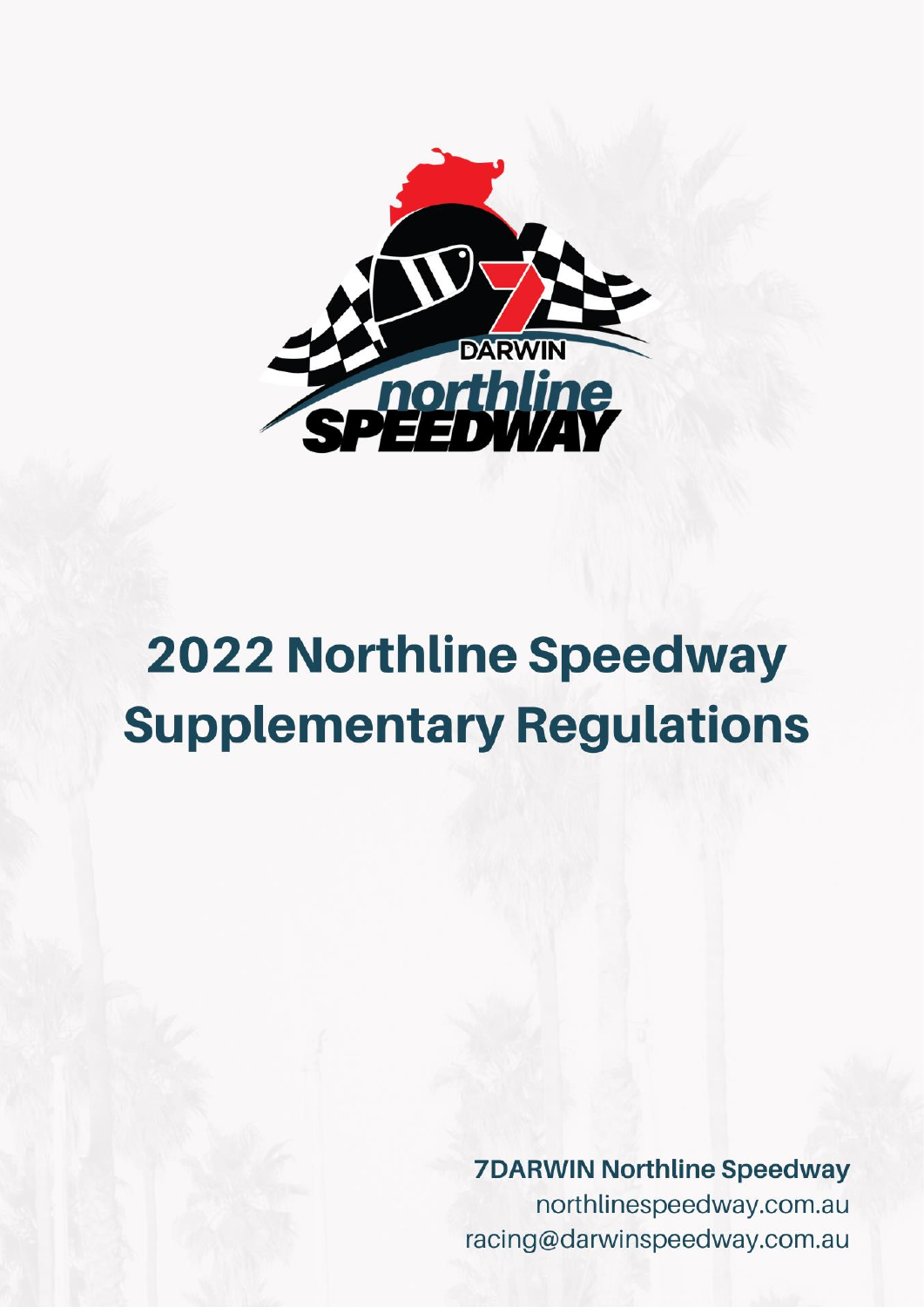These Supplementary Regulations "Regulations" are a condition of participating in the 2022 racing season held at 7Darwin Northline Speedway and apply any time before, during or after a race meeting and are not subject to appeal.

Darwin Speedway Riders and Drivers Association (DSRDA) reserve the right to update, change or amend any of the supplementary regulations at any time and no correspondence will be entered into.

## **1. Conditions of Entry**

- a) All competitors must hold the appropriate Speedway Australia licences and insurances and must be valid for the nominated race meeting.
- b) All competitors are subject to all conditions outlined in the Regulations for all nominated race meetings.
- c) All competitors, crew and officials are required to conduct themselves in a professional and safe manner. Non-compliance of this will be addressed by either the Promoter or Chief Steward. Penalties for non-compliance may apply.
- d) All competitors are to attend the compulsory drivers briefing held at 5:30pm unless otherwise advised. All drivers are to attend the meeting in their race suit, unless otherwise advised by the Chief Steward. Failure to comply will result in a 25 point deduction penalty.

## **2. Nominations**

- a) All competitors must nominate via the Northline Speedway website (www.northlinespeedway.com.au) no later than midnight Monday prior to the scheduled race meeting.
- **b)** Nominations received after the deadline stated in the above point will be subject to a **late administration fee of \$75 per nomination.**
- c) Any fees or penalties applied to the nomination will be advised to the nominated competitor prior finalising the nomination.
- d) DSRDA Member Nominations are for competitors who hold a current DSRDA Membership and will be subject to an \$80 nomination fee with an automatic \$30 subsidy. Making membership fee \$50 for DSRDA members, Inclusions are as below:

## **Competitor Nomination**

- 2 Sponsor General admission Tickets (emailed to emailing address of nomination no later than the Thursday prior to the scheduled race meeting)
- In-Venue Parking (subject to availability)
- Option to purchase discounted crew passes at \$15 each (must be purchased online, not available at the gate)
- Inclusion on DSRDA championship points rounds
- Eligibility for section prize money (if applicable)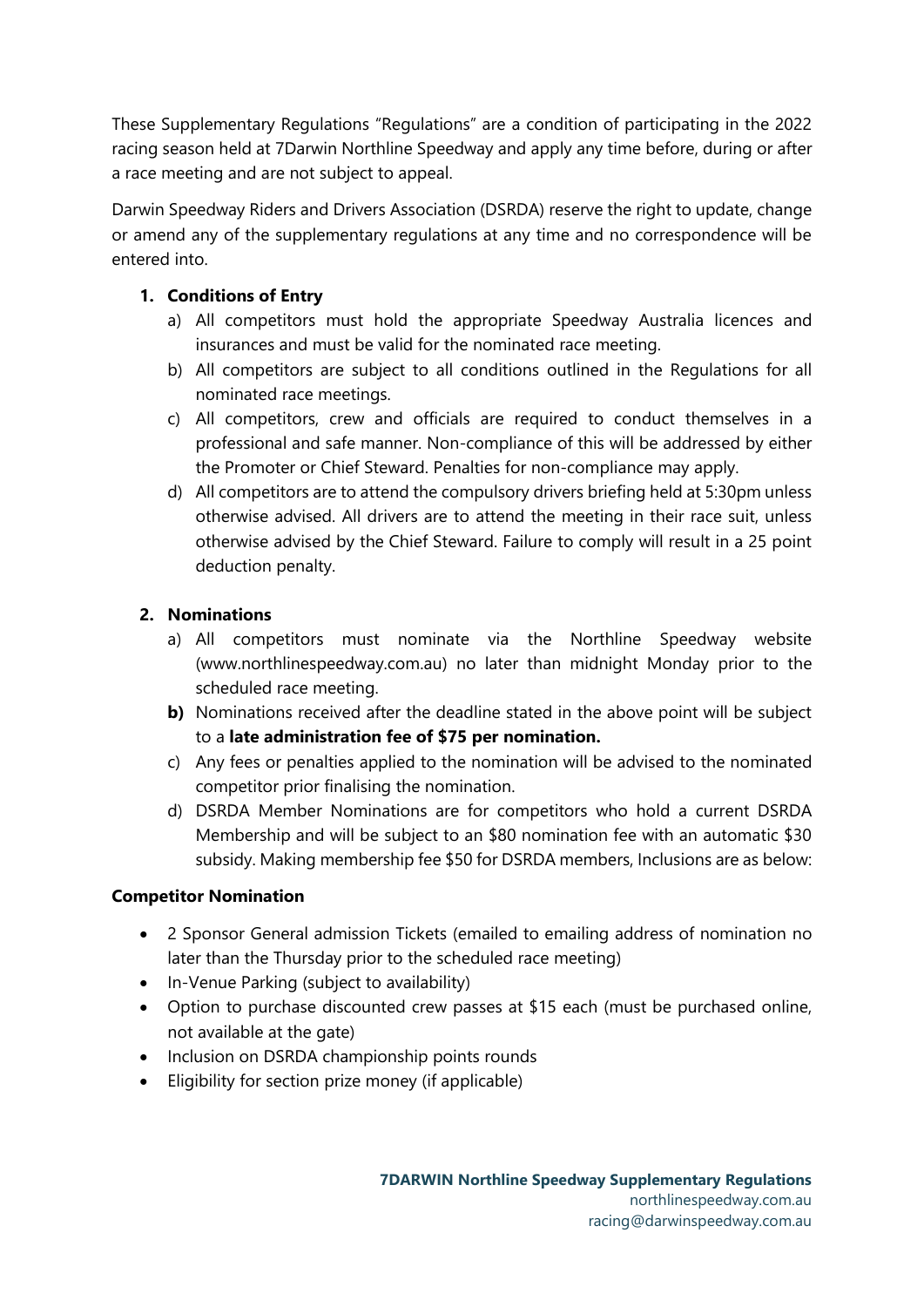e) Non DSRDA Member Nominations are for competitors who do not currently hold a DSRDA membership and will be subject to a \$100 nomination fee. Inclusions are as below:

### **Competitor Nomination**

- Competitor Venue Entry
- 2 Sponsor General Admission Tickets (emailed to emailing address of nomination) no later than the Thursday prior to the scheduled race meeting)
- In-Venue Parking subject to availability
- Option to purchase discounted crew passes at \$15 each (must be purchased online, not available at the gate)
- Inclusion on DSRDA championship points rounds
- Eligibility for section prize money (if applicable)
- Special event Nomination prices may apply
	- f) Any competitor who attends a race meeting with a nominated vehicle that is mechanically unable to compete at all, will not be reimbursed their nomination fee. Ability to compete will be evaluated by whether the nominated did start (meet the green flag) in any of the heats, features or at the discretion of the Chief Steward.
	- g) All requests for refunds of nomination fee will need to be made to the DSRDA at racing@darwinspeedway.com.au no later than 48 hours prior to the commencement of the nominated race meeting.

## **3. Racing Rules**

- a) Racing rules will be as per the outlined national body racing rules and regulations for each section.
- b) Any driver disqualified from an event will not receive any points or prize money for that event.
- c) Random drug and alcohol testing of drivers, owners, officials and pit crews as per the regulations of the current Speedway Australia Rule Book will apply.
- d) All racing will occur to the minute by minute provided by the DSRDA.
- e) Where practical, necessary action may be undertaken by the Promoter to ensure the race meeting is run to the minute by minute.
- f) All race sections will be adhered to time certain racing. If the allocated time has ran over time the Chief Steward may end the race to the nearest lap upon call or declare the race finished if under caution or red flag conditions.
- g) Time allocations will be provided on the run sheet for each race meeting.
- h) Points and prize money will be honoured in shortened time certain races to the last recorded lap by officials.
- i) Points and prize money will not be honoured if the race did not take the green flag.
- j) Time certain racing will be at the Chief steward's discretion if a section is conducting a title or the executive committee have classed the race as a major event for that section.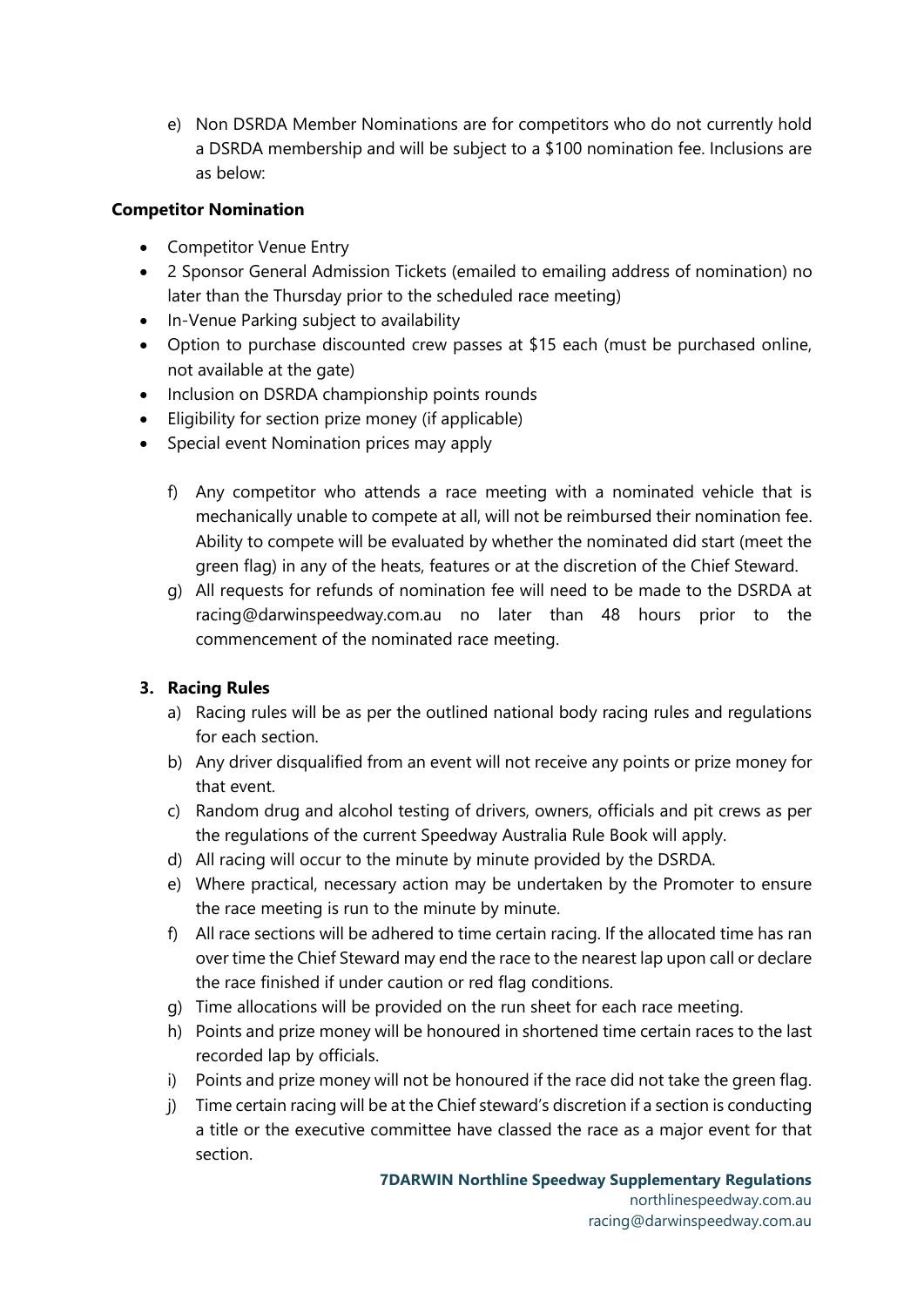## **4. Safety Apparel Equipment**

- a) All competitor safety equipment must be worn to the manufacturer's recommendation prior to entering the dummy grid.
- b) The DSRDA will have a volunteer within the dummy grid conducting final checks that all equipment is being worn to the manufacturer's recommendation. The DSRDA will be conducting this final inspection however retain no liability and the ultimate responsibility is with the competitor.
- c) Should a competitor be notified within the dummy grid that safety apparel is not being worn to the manufacturer's recommendation, they will be requested to rectify this prior to entering the track. No competitor will be permitted to enter the track if they have failed to rectify this issue.
- d) The ultimate decision of whether the safety apparel was worn to the manufacturer's recommendation is with the Chief Steward.
- e) Should the Chief Steward determine that the apparel was not worn to the manufacturer's recommendation or the competitor fail to rectify this prior to entering the track, a fine may applied to this competitor with the maximum penalty being up to \$5,000.
- f) All competitors are required to have a registered and fully charged transponder affixed to their nominated vehicle.
- g) If the transponder is recognised to not be working, the driver will be notified. Failure to rectify this issue prior to the competitors next scheduled race may result in the competitor's laps not being recorded and a race result of last position awarded.
- h) Any persons riding on quad bikes must be wearing a helmet to the manufacturer's recommendations. Failure to comply with this will be subject to a fine with the maximum penalty being \$500.

## **5. Racing Format**

- a) The race format will be as determined by the minute by minute provided by the DSRDA which may be subject to change at any time.
- b) Should a competitor not be available to participate in a heat prior to entering the race track then the row shall move forward to fill that position on the grid. Should the competitor be able to compete in future heats for the night they will go into their original position from the grids drawn at the beginning of the event.
- c) Should a competitor drop out once on the track, grid will reform as per relevant rule book or as per the chief steward's decision.
- d) Any changes made prior to the commencement of drivers briefing will be advised at the Drivers Briefing or via the section Pit Stewards during the race meeting.
- e) Any changes made after the commencement of drivers briefing will be advised by the raceday secretary to the impacted competitors.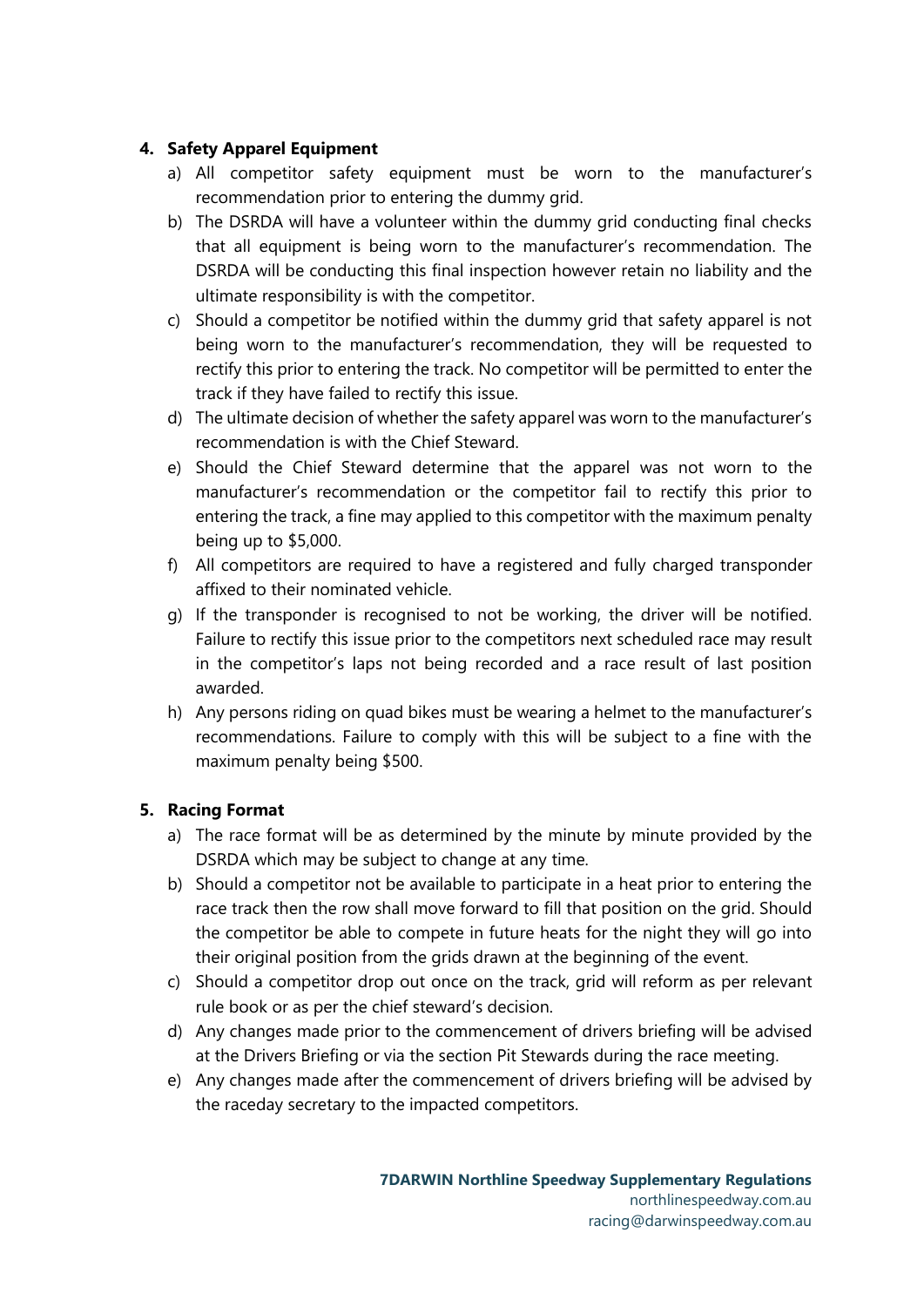#### **6. Point Score**

The following point score is applicable to all sections with the exception of Sprintcars and Solo Bikes.

- a) Northern Territory Titles are not applicable to the season point score.
- b) Point Scoring is relegated to the driver.

| <b>Section Points Score</b> |                |                |  |  |
|-----------------------------|----------------|----------------|--|--|
| <b>Position</b>             | <b>Heats</b>   | <b>Feature</b> |  |  |
| 1                           | 25             | 36             |  |  |
| $\overline{c}$              | 22             | 28             |  |  |
| 3                           | 20             | 23             |  |  |
| 4                           | 19             | 17             |  |  |
| 5                           | 18             | 13             |  |  |
| 6                           | 17             | 10             |  |  |
| 7                           | 16             | 8              |  |  |
| 8                           | 15             | 6              |  |  |
| 9                           | 14             | 5              |  |  |
| 10                          | 13             | 4              |  |  |
| 11                          | 12             | 3              |  |  |
| 12                          | 11             | $\overline{c}$ |  |  |
| 13                          | 10             | 1              |  |  |
| 14                          | 9              | 1              |  |  |
| 15                          | 8              | 1              |  |  |
| 16                          | $\overline{7}$ | 1              |  |  |
| 17                          | 6              | 1              |  |  |
| 18                          | 5              | 1              |  |  |
| 19                          | 4              | 1              |  |  |
| 20                          | 3              | 1              |  |  |
| 21                          |                | 1              |  |  |

## **Solo Bikes only:**

| <b>Section Points Score</b> |              |                |  |
|-----------------------------|--------------|----------------|--|
| <b>Position</b>             | <b>Heats</b> | <b>Feature</b> |  |
|                             |              |                |  |
|                             |              |                |  |
|                             |              |                |  |
|                             |              |                |  |

**7DARWIN Northline Speedway Supplementary Regulations** northlinespeedway.com.au racing@darwinspeedway.com.au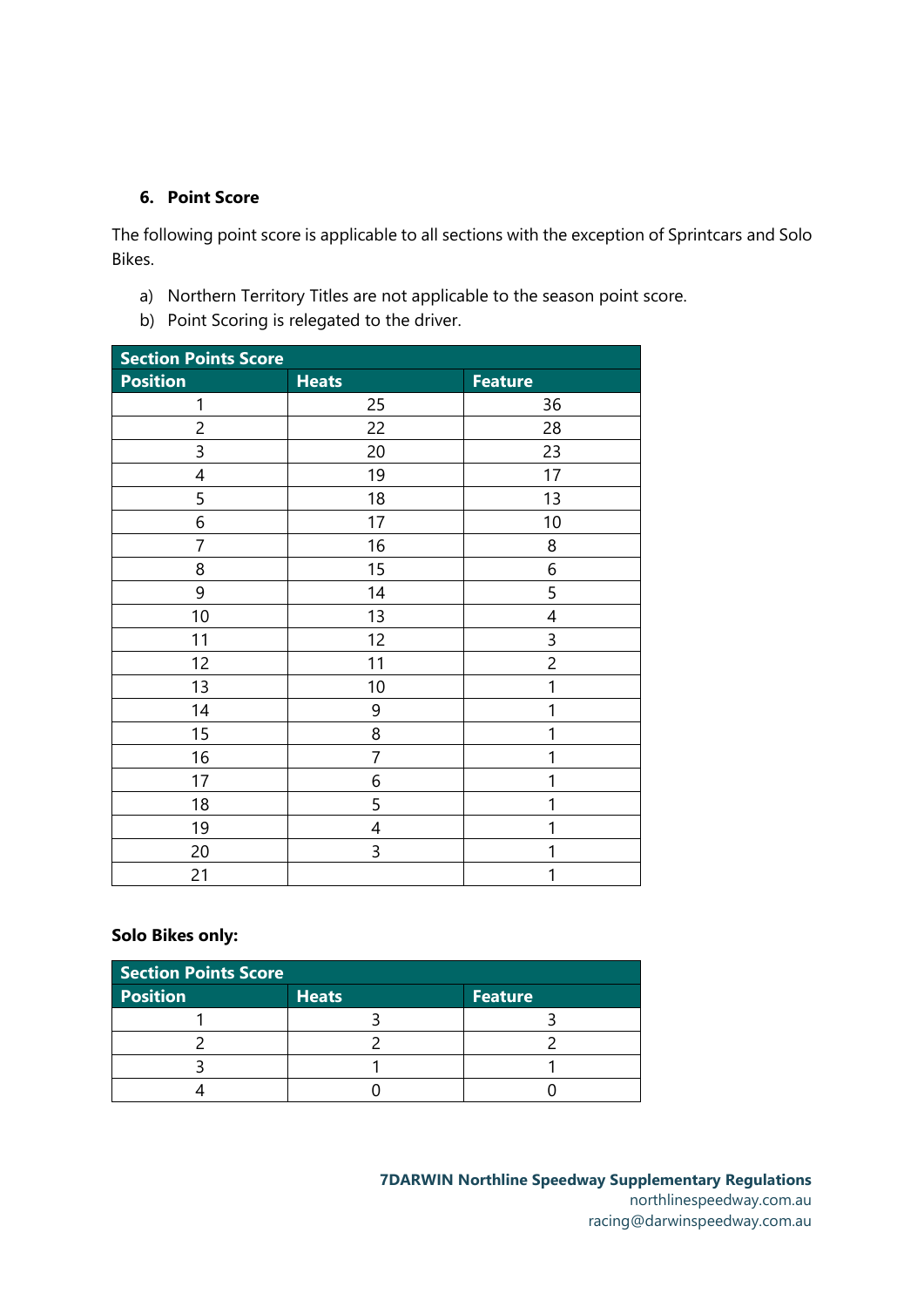#### **Sprintcars only:**

| <b>Time</b><br><b>Trials</b> | <b>Heats</b>     |    | <b>A Main</b>    |     | <b>B</b> Main    |      | <b>C</b> Main    |      |
|------------------------------|------------------|----|------------------|-----|------------------|------|------------------|------|
|                              | 1 <sup>st</sup>  | 52 | 1 <sup>st</sup>  | 225 | $5^{\text{th}}$  | 90   | 3 <sup>rd</sup>  | 82   |
|                              | 2 <sub>nd</sub>  | 47 | 2 <sub>nd</sub>  | 200 | $6^{\sf th}$     | 89.5 | 4 <sup>th</sup>  | 81.5 |
|                              | 3 <sup>rd</sup>  | 44 | 3 <sup>rd</sup>  | 190 | 7 <sup>th</sup>  | 89   | 5 <sup>th</sup>  | 81   |
|                              | $4^{\text{th}}$  | 42 | 4 <sup>th</sup>  | 180 | 8 <sup>th</sup>  | 88.5 | 6 <sup>th</sup>  | 80.5 |
|                              | 5 <sup>th</sup>  | 40 | 5 <sup>th</sup>  | 170 | gth              | 88   | 7 <sup>th</sup>  | 80   |
|                              | 6 <sup>th</sup>  | 38 | 6 <sup>th</sup>  | 160 | 10 <sup>th</sup> | 87.5 | 8 <sup>th</sup>  | 79.5 |
|                              | 7 <sup>th</sup>  | 36 | 7 <sup>th</sup>  | 150 | 11 <sup>th</sup> | 87   | gth              | 79   |
|                              | 8 <sup>th</sup>  | 34 | 8 <sup>th</sup>  | 140 | 12 <sup>th</sup> | 86.5 | 10 <sup>th</sup> | 78.5 |
| Used for                     | 9 <sup>th</sup>  | 32 | <b>gth</b>       | 135 | 13 <sup>th</sup> | 86   | 11 <sup>th</sup> | 78   |
| seeding                      | $10^{\text{th}}$ | 30 | 10 <sup>th</sup> | 130 | 14 <sup>th</sup> | 85.5 | 12 <sup>th</sup> | 77.5 |
| grid                         | 11 <sup>th</sup> | 28 | 11 <sup>th</sup> | 125 | $15^{\text{th}}$ | 85   | 13 <sup>th</sup> | 77   |
| positions                    | $12^{\text{th}}$ | 28 | 12 <sup>th</sup> | 120 | 16 <sup>th</sup> | 84.5 | 14 <sup>th</sup> | 76.5 |
|                              |                  |    | 13 <sup>th</sup> | 115 | 17 <sup>th</sup> | 84   | 15 <sup>th</sup> | 76   |
|                              |                  |    | 14 <sup>th</sup> | 110 | 18 <sup>th</sup> | 83.5 |                  |      |
|                              |                  |    | 15 <sup>th</sup> | 105 | 19 <sup>th</sup> | 83   |                  |      |
|                              |                  |    | 16 <sup>th</sup> | 100 | 20 <sup>th</sup> | 82.5 |                  |      |
|                              |                  |    | 17 <sup>th</sup> | 98  |                  |      |                  |      |
|                              |                  |    | 18 <sup>th</sup> | 96  |                  |      |                  |      |
|                              |                  |    | 19 <sup>th</sup> | 94  |                  |      |                  |      |
|                              |                  |    | 20 <sup>th</sup> | 92  |                  |      |                  |      |

#### **7. Prize Money**

- a) Allocated prize money for each section will be awarded for race meetings that are not classified as the sections major event. Example NT Title, Chariots of Thunder.
- b) In order to be eligible for prize money, the section must meet the minimum car count of 6 per race meeting. For sections receiving prize money across the season points the following deductions will be made per meeting where the minimum car count was not met.

| Section       | <b>Per Meeting Deduction</b> |
|---------------|------------------------------|
| Wingless      | \$600                        |
| Street Stocks | \$600                        |
| Junior Sedans | \$300                        |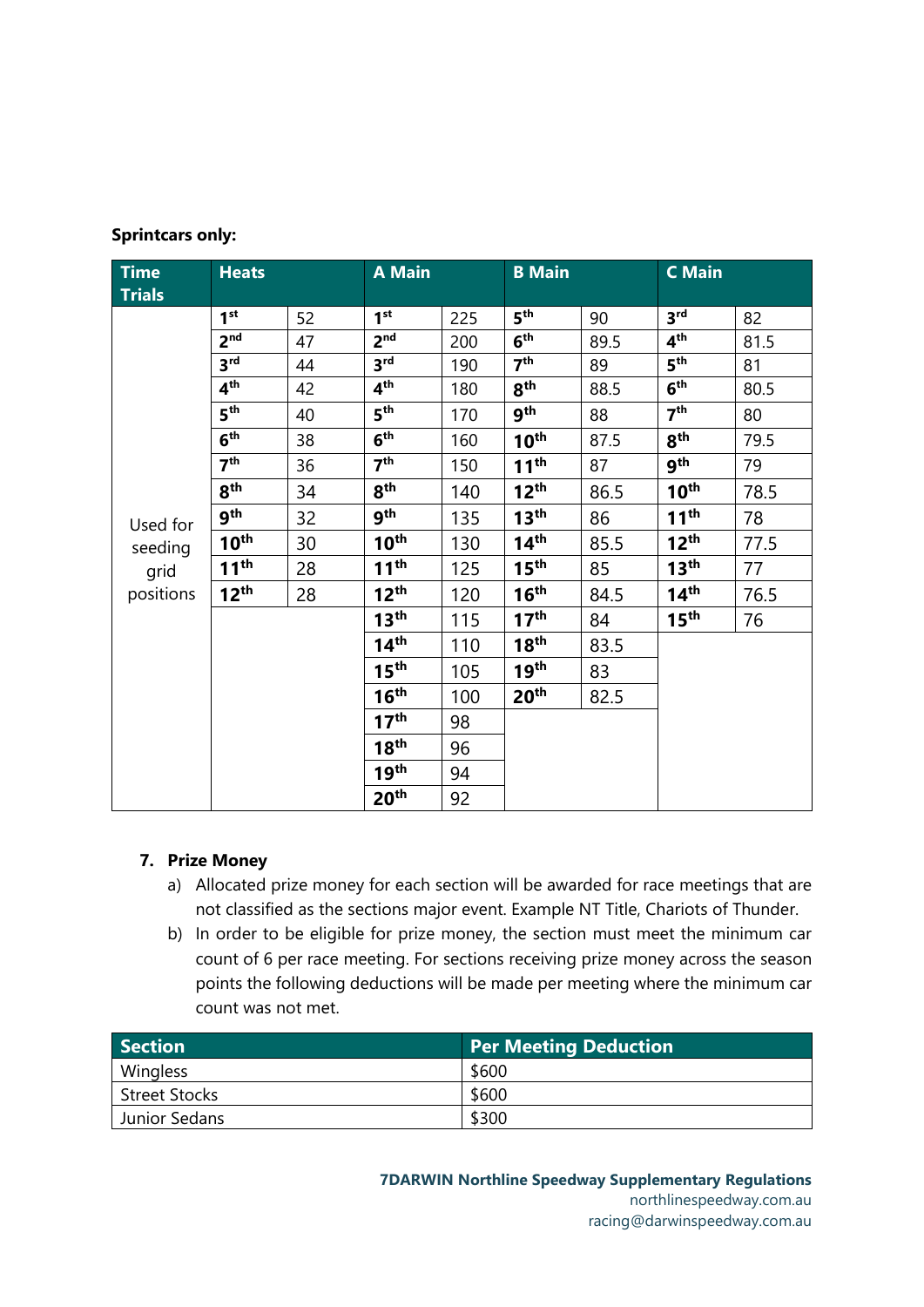- c) Sprintcars, AMCA Nationals, Solo's, Formula 500's and Dirt Karts will be paid put over the top 3 of the feature races.
- d) Wingless Sprints, Street Stocks and Junior Sedans will be paid out over the top 10 in points at the end of season presentation night. Junior sedans will not be awarded cash but be compensated in other forms of rewards.
- e) The prize money will be paid within 14 days of the race that was conducted to the bank details prescribed in the nomination form.

| <b>Section</b>          | Type of pay out         | Pay out Schedule       |
|-------------------------|-------------------------|------------------------|
| Sprintcars              | Top 3 per night         | $1^{st}$ \$500         |
|                         |                         | $2^{nd}$ \$250         |
|                         |                         | 3rd \$150              |
| <b>AMCA Nationals</b>   | Top 3 per night         | $1^{st}$ \$250         |
|                         |                         | $2^{nd}$ \$200         |
|                         |                         | 3rd \$150              |
| Solo's                  | Top 3 per night         | $1st$ \$150            |
|                         |                         | $2^{nd}$ \$100         |
|                         |                         | 3rd \$50               |
| Formula 500's           | Top 3 per night         | 1st \$250              |
|                         |                         | $2^{nd}$ \$200         |
|                         |                         | 3rd \$150              |
| Dirt Karts              | Top 3 per night         | 1st \$150              |
|                         |                         | $2^{nd}$ \$100         |
|                         |                         | $3^{rd}$ \$50          |
| <b>Wingless Sprints</b> | Top 10 in season points | $1^{st}$ \$1500        |
|                         |                         | $2nd$ \$1000           |
|                         |                         | 3rd \$750              |
|                         |                         | 4 <sup>th</sup> \$600  |
|                         |                         | 5 <sup>th</sup> \$500  |
|                         |                         | 6 <sup>th</sup> \$450  |
|                         |                         | 7 <sup>th</sup> \$350  |
|                         |                         | 8 <sup>th</sup> \$250  |
|                         |                         | 9 <sup>th</sup> \$150  |
|                         |                         | 10 <sup>th</sup> \$100 |
| <b>Street Stocks</b>    | Top 10 in season points | 1st \$1000             |
|                         |                         | $2^{nd}$ \$750         |
|                         |                         | 3rd \$500              |
|                         |                         | 4 <sup>th</sup> \$400  |
|                         |                         | $5^{th}$ \$350         |
|                         |                         | $6^{th}$ \$300         |
|                         |                         | 7 <sup>th</sup> \$250  |
|                         |                         | 8 <sup>th</sup> \$200  |
|                         |                         | 9 <sup>th</sup> \$150  |
|                         |                         | 10th \$100             |

## **7DARWIN Northline Speedway Supplementary Regulations**

northlinespeedway.com.au racing@darwinspeedway.com.au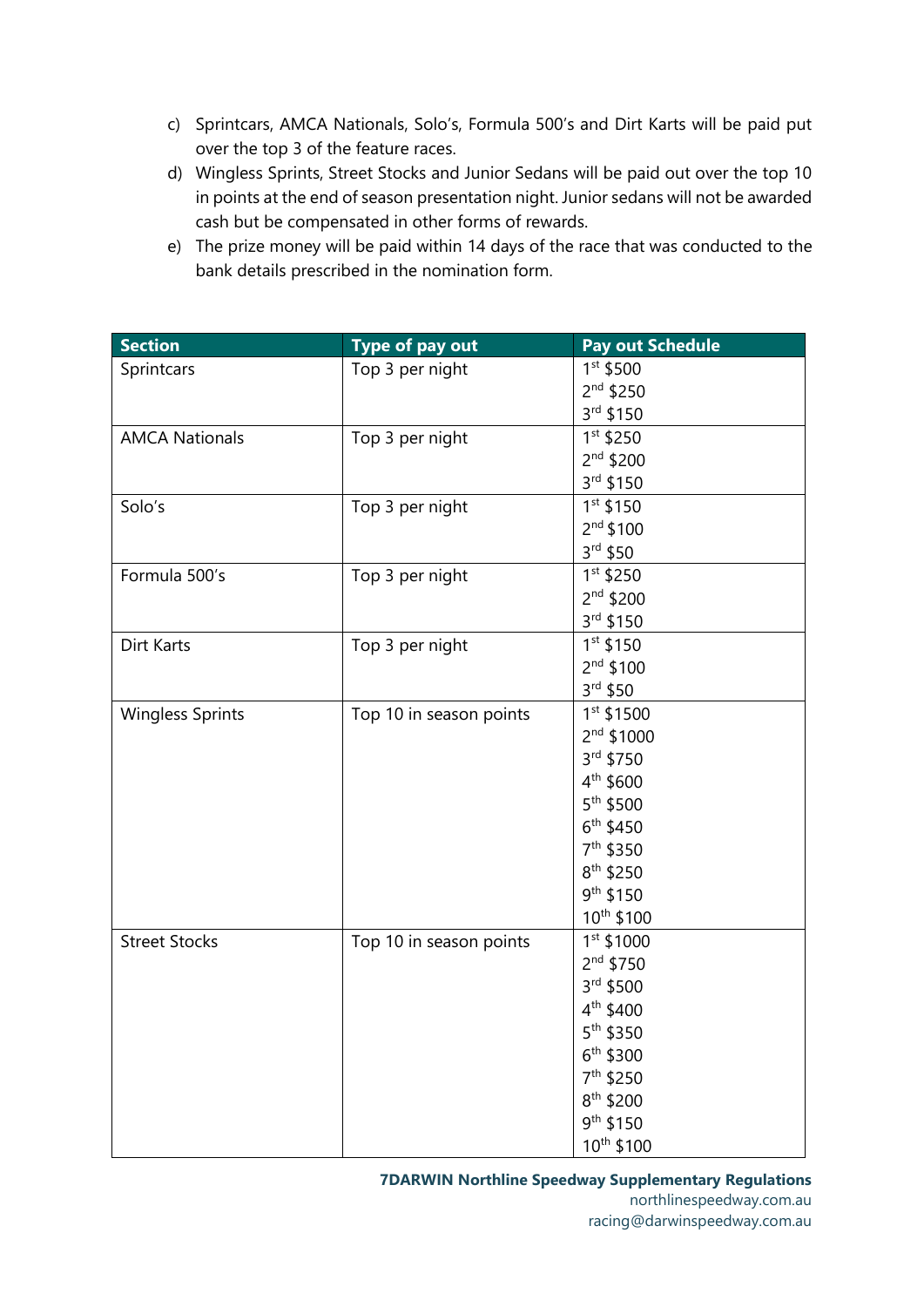| Junior Sedans | Top 10 in season points | Value in Vouchers     |
|---------------|-------------------------|-----------------------|
|               |                         | $1^{st}$ \$400        |
|               |                         | 2 <sup>nd</sup> \$350 |
|               |                         | 3rd \$300             |
|               |                         | 4 <sup>th</sup> \$250 |
|               |                         | 5 <sup>th</sup> \$200 |
|               |                         | $6^{th}$ \$200        |
|               |                         | 7 <sup>th</sup> \$200 |
|               |                         | 8 <sup>th</sup> \$200 |
|               |                         | 9 <sup>th</sup> \$200 |
|               |                         | 10th \$200            |

## **8. Promotion and Media**

- a) As part of your nomination, all drivers may be required to engage in various media and promotional activities outlined by the DSRDA which includes but does not limit; interviews, photo opportunities and crowd engagement.
- b) Penalties may apply for those who do not engage in required activities, within fair reason.

## **9. Pit Layout**

- a) Competitors are to park in their allocated pit parking pays allocated by section from the committee, this may change each meeting and are to be adhered to  $-$  no exception.
- b) Competitors and crew on push vehicles are to abide by the traffic flow necessary and take caution when driving to the form up area, entering and exiting the track and returning to pit bays.
- c) All vehicles without clutches must stop at the end of the "Hot Zone", the hot zone will be marked with a "STOP" line and the additional signage
- d) Competitors are to clean up their pit area after use including tires, damaged car parts and where possible, excess mud.

## **10. Time Certain Racing Policy**

This policy is enforced by the appointed Chief Steward of the meeting and or an appointed DSRDA delegate. The Chief Steward or appointed delegate holds the right to pause the time of the race to address the following:

- Track Repair
- Abnormal crash clearance delay
- Specific section racing rules that require a call for time
- a) This policy may be excluded for major or special events including but not limited to; national and state titles, memorial races and/or feature events.